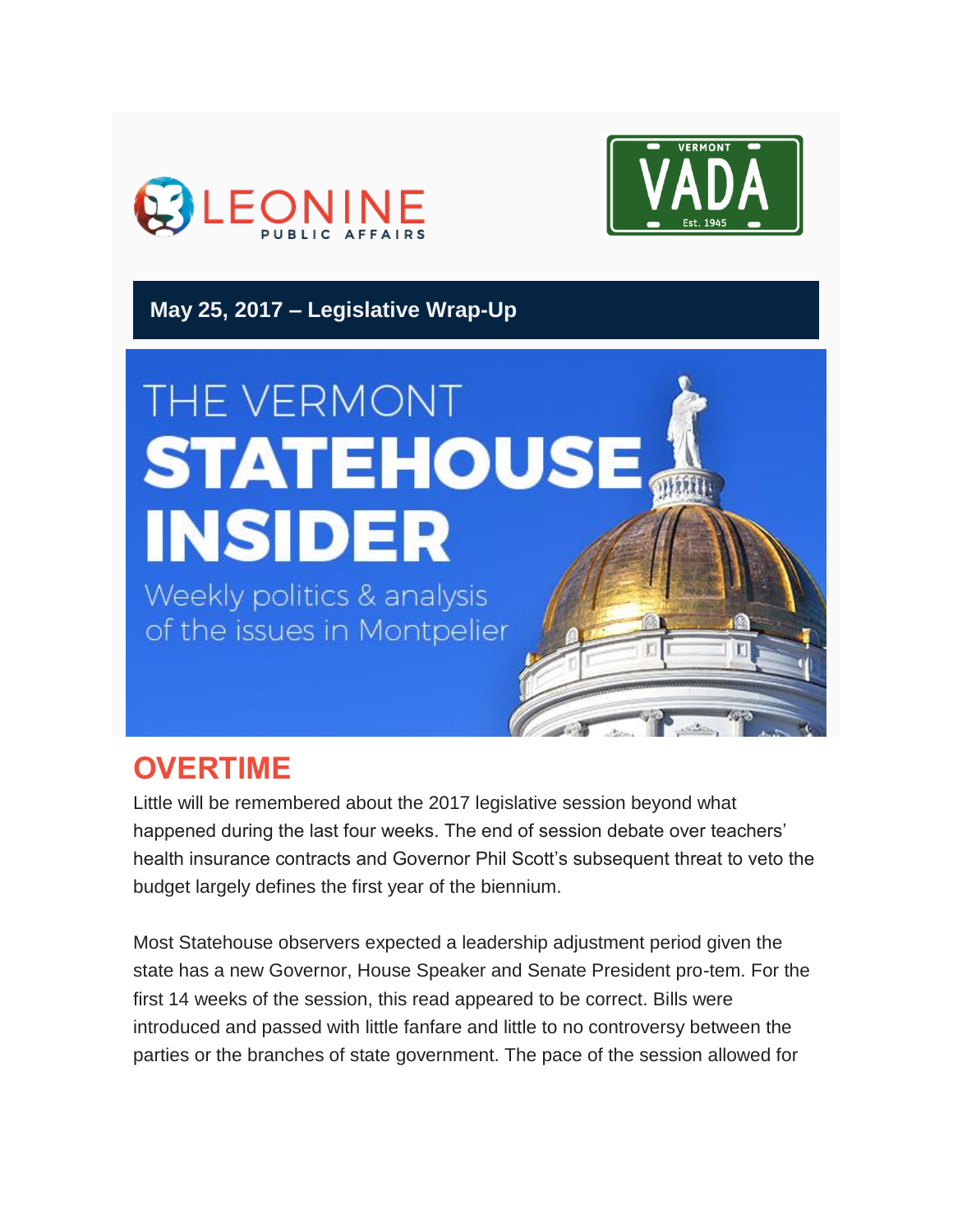each of the new leaders to get their feet underneath them and get comfortable in their new roles.

As is typical with politics, when one thinks things are predictable, the unexpected happens. Governor Scott and his team began advocating in earnest to implement his plan to shift the negotiation of teachers' health benefits from the local to state level. With the upcoming implementation of the Obamacare "Cadillac tax" on health insurance benefits, teachers' health care plans need to be pared back. This created an opportunity to achieve savings and mandate how those savings would be utilized.

Governor Scott argued his plan could save as much as \$13 million in FY18 and \$26 million annually for the next four years. However, for his plan to be implemented it would require the end of collective bargaining for teacher health insurance contracts at the school district level. That was a non-starter for the Vermont National Education Association, for the state's unions in general and for many within the Democratic and Progressive Parties.

After several attempts to negotiate a solution it was clear that the Governor and legislature were at an impasse. Legislative leaders decided to move on and send the budget bill and a property tax bill to Governor Scott and await the all but certain veto.

This sets up a two-day veto session scheduled for June 21 and 22. Legislative leaders have recently stated they want to reach an agreement with Governor Scott prior to the veto session. If they are successful it could be a relatively short veto session. Governor Scott's recent statements that he will not allow state government to shut down for lack of a deal by July 1 make this all the more likely. With that "nuclear option" off the table there will be a resolution by the end of the second day of the veto session.

The question remains whether a resolution to the budget will further divide the legislature and the governor and thus set up a very contentious second year of the biennium, or whether the commonly accepted notion that Vermont civic discourse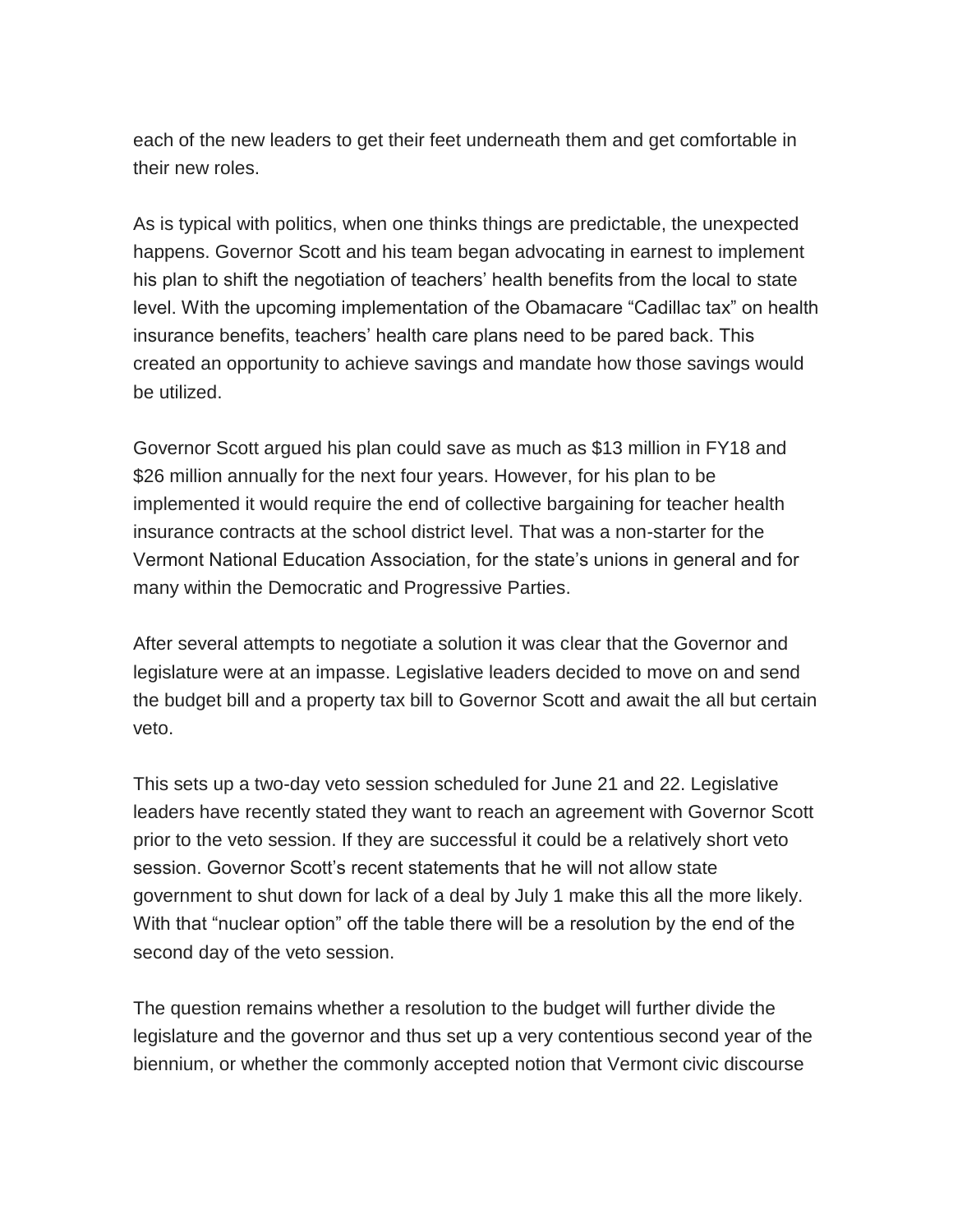is different from national politics is validated. With 2018 being an election year, everyone's patience and political aspirations will be on full display.

# **VADA ISSUSES**

## **DMV MISCELLANEOUS (S.127) - PASSED**

The bill that [passed the House and Senate](http://legislature.vermont.gov/assets/Documents/2018/Docs/BILLS/S-0127/S-0127%20As%20Passed%20by%20Both%20House%20and%20Senate%20Unofficial.pdf) makes numerous changes to DMV laws including the following:

- Preserves the current requirement that vehicles have two license plates and authorizes Vermont Strong license plates to be displayed indefinitely on the front of a vehicle. (Sec. 24)
- Requires the Commissioner of Motor Vehicles, in consultation with the Commissioner of Corrections, to estimate the cost savings that would result from eliminating the requirement that most vehicles display front license plates and examine whether the redesign of Vermont's license plate could lead to cost savings associated with the production of the plates, among other things. A report is due back to lawmakers by January 15, 2018. (Sec. 24a)
- Changes the standard for the issuance of "exhibition plates" (Sec. 8)
- Increases penalties for certain "distracted driving" offenses (Secs. 12 & 13)
- Revises the standard from "average book value" to "clean trade-in value" in NADA's Official Used Car Guide when calculating the amount of a used vehicle trade credit for purposes of the purchase and use tax. (Sec. 21)
- Allows for the extension of the three month period for obtaining a used vehicle trade credit to purchase and use tax owed in certain instances involving VW, Audi or Porsche vehicles that were bought back by the manufacturer because they violated Vermont's vehicle emission standards. (Sec. 23)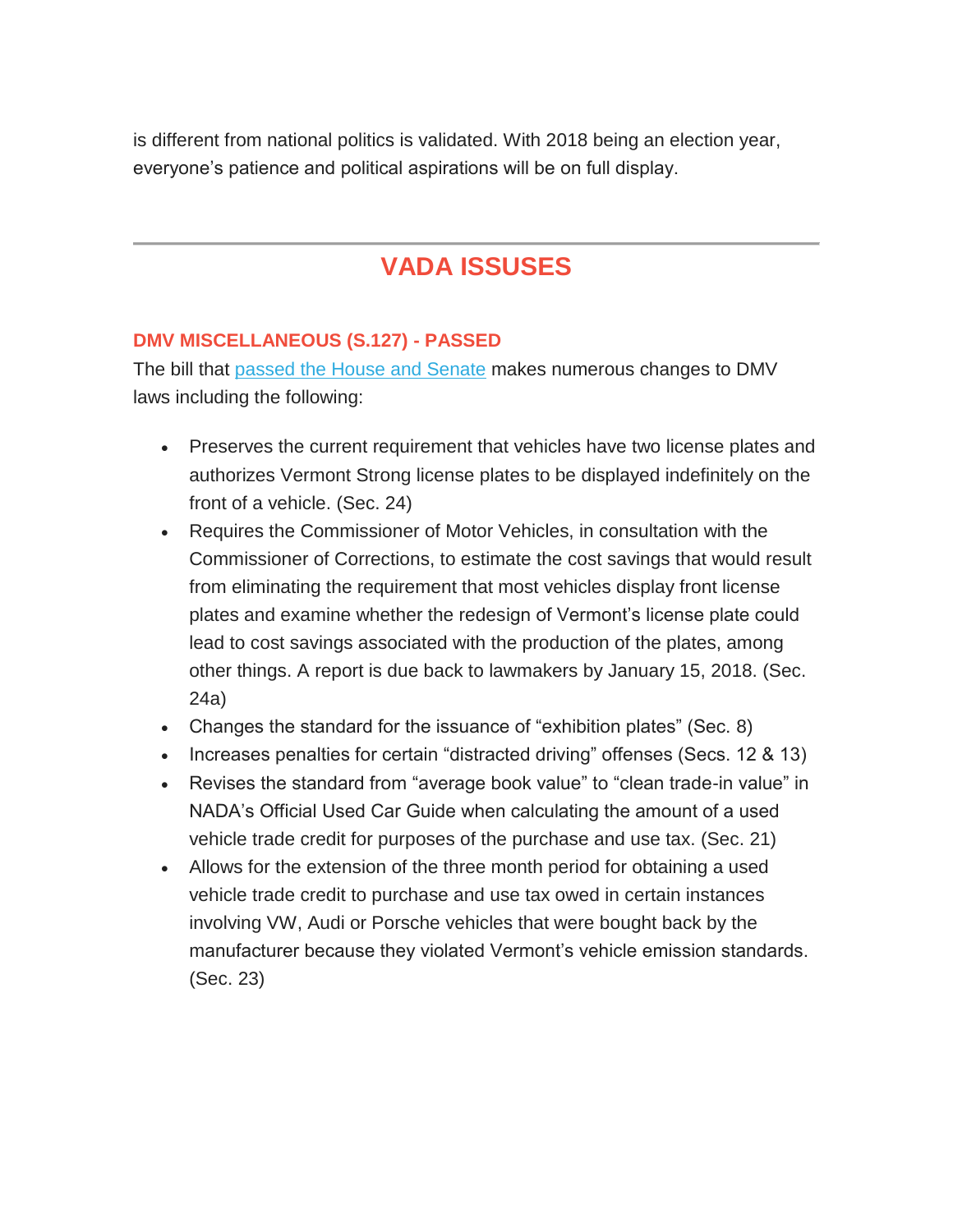Requires the Secretary of Transportation to develop educational resources for property owners related to the prevention of injuries arising from recreational use of property. (Sec. 30)

#### **TRANSPORTATION BILL (H.494) - PASSED**

The annual transportation budget bill (H.494) appropriates \$594.4 million in transportation funding in FY18. This is a slight \$1.6 million increase over FY17 funding levels. The paving program is funded at \$112.8 million, a \$1.7 million increase over FY17.

H.494 was relatively uncontroversial and the House and Senate versions did not vary greatly. The bill requires VTrans to conduct a study on how to regulate automated vehicles. The agency will convene a stakeholder group of experts on automated vehicle technology and make policy recommendations to the legislature in 2018. The bill also requires the agency to consult with utilities prior to requiring utility relocation for highway projects. The agency is required to give the utility a "reasonable" amount of time to relocate. If the utility fails to meet the deadline they are held accountable for damages. H.494 makes a number of appropriation tweaks, including increasing town highway class 2 roadway spending authority by \$600,000.

#### **AUTOMOBILE ADVERTISING - TABLED, PENDING IN HOUSE**

After hearing testimony from VADA, the House Commerce & Economic Development decided to table H.112, a automobile advertising bill. H.112 proposes to require an automobile dealer to remove an Internet advertisement for a vehicle within 48 hours from the time the vehicle is sold and require an automobile dealer to disclose clearly in an advertisement whether a vehicle is for sale or for lease, or both, and on what terms. The bill will carry over to next session and it is unclear whether the committee will take it up again.

# **\$10 VEHICLE REGISTRATION INCREASE/CLEAN WATER FUNDING (H.95) - DID NOT ADVANCE, PENDING IN HOUSE**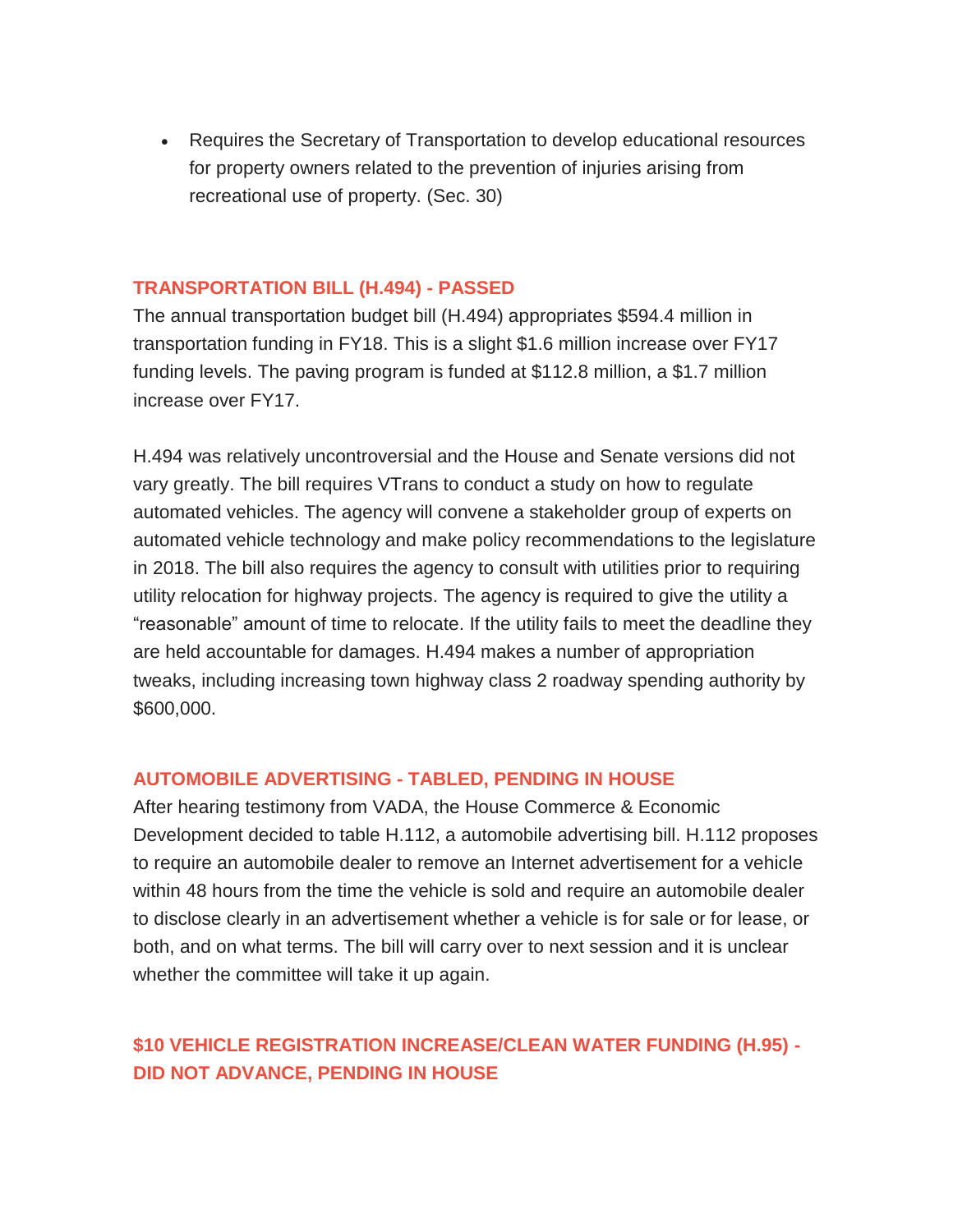The House Natural Resources, Fish and Wildlife Committee (HNRFWC) compiled a series of recommendations on clean water funding and sent them to the House Ways and Means Committee. The HNRFWC decided to submit this list along with a memo and a draft bill rather than to formally vote H.95 out. The HNRFWC committee included a \$10 surcharge on each motor vehicle registration, which is projected to raise \$6 million per year. The money would go to the Transportation Fund to be earmarked for state and municipal stormwater projects for roads. Click here to view a chart outlining the full list of recommendations. These proposals prompted a swift response from Governor Scott, who has repeatedly stated his opposition to any new taxes or fees. This discussion will likely carry over to 2018.

Link to table of taxes [here.](http://legislature.vermont.gov/assets/Documents/2018/WorkGroups/House%20Ways%20and%20Means/Clean%20Water%20Fund/W~Michael%20O)

# **PAID FAMILY LEAVE (H.196) - PASSED HOUSE, PENDING IN SENATE**

The House passed [H.196](http://legislature.vermont.gov/assets/Documents/2018/Docs/BILLS/H-0196/H-0196%20As%20Passed%20by%20the%20House%20Unofficial.pdf) late in the session by a 88-58 vote. The bill was sent to the Senate Rules Committee because it missed the crossover deadline. The Senate will likely take up the bill in 2018. The bill:

- Applies to all employers with ten or more employees who work an average of at least thirty hours per week.
- Expands the group of family members an employee could take leave to care for to include grandchildren, grandparents and siblings.
- Establishes the Parental and Family Leave Insurance Program that provides employees with six weeks of paid family leave benefits.
- Imposes a payroll tax equal to 0.141 percent of each employee's covered wages (up to \$150,000) that an employer must withhold from its employee's wages.

## **CHEMICALS - PASSED HOUSE & SENATE, PENDING IN SENATE (S.103)**

Members of the Senate Natural Resources Committee introduced legislation early in the session that would have made sweeping changes to how chemicals and manufacturing are regulated in Vermont. As introduced, S.103 set up reporting and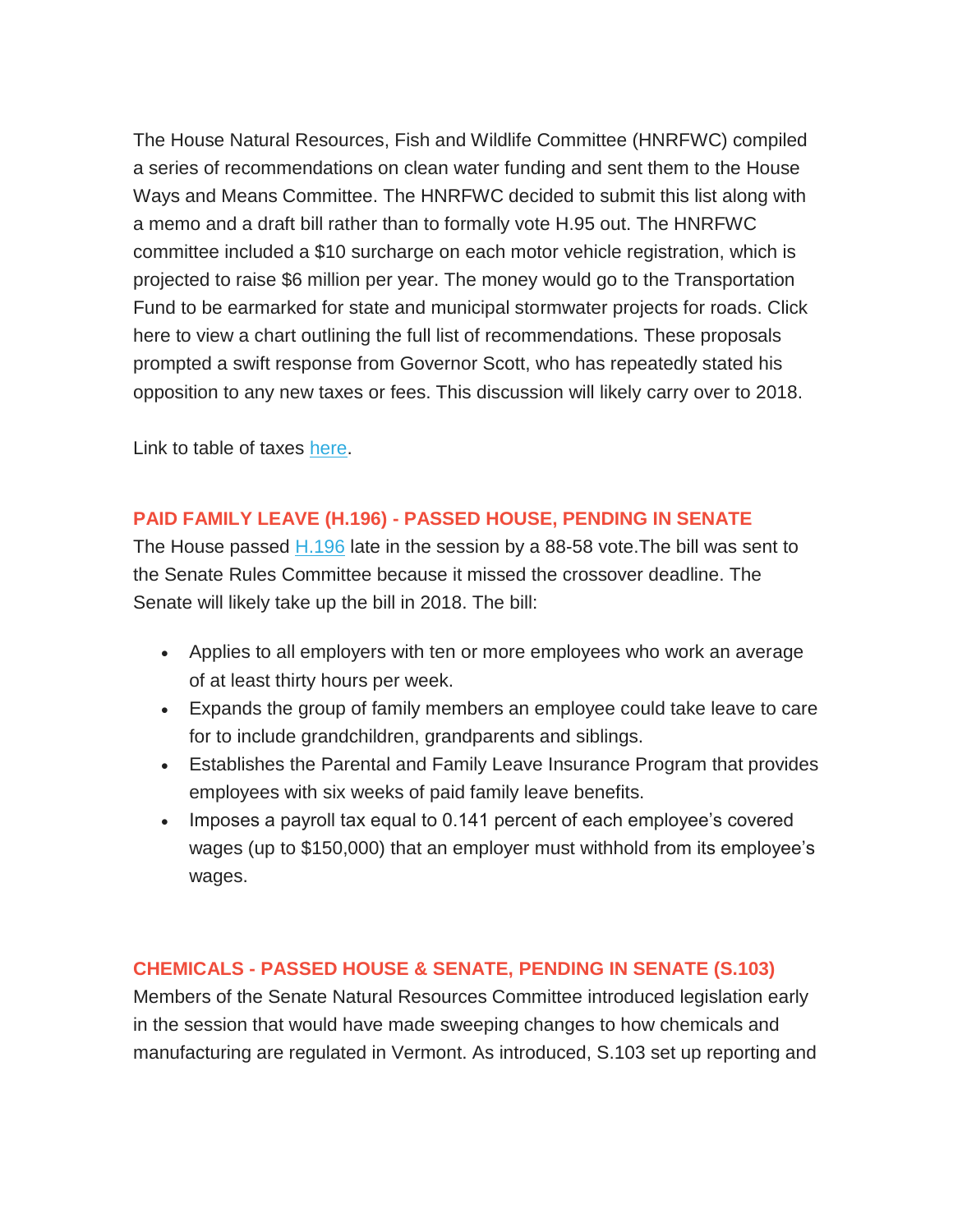regulatory regimes for the use, storage and transport of chemicals in Vermont, changed water testing requirements, changed penalties and litigation standards and changed the chemicals of high concern in children's products statutes (Act 188). The committee spent a couple weeks debating the legislation but at the crossover deadline felt more consideration and additional input from other committees was needed. Ultimately the Senate decided to create an interagency task force that would look at all the proposals included in the original bill.

## **CARBON BILLS - DID NOT ADVANCE - PENDING IN HOUSE**

Late in the session, a series of bills were introduced that involve taxing carbon pollution and using the revenue to fund various tax reform proposals. The bills prompted a swift response from Governor Phil Scott, who stated repeatedly throughout his campaign that he would veto a carbon tax. The bills, [H.528,](http://legislature.vermont.gov/assets/Documents/2018/Docs/BILLS/H-0528/H-0528%20As%20Introduced.pdf) [H.531,](http://legislature.vermont.gov/assets/Documents/2018/Docs/BILLS/H-0531/H-0531%20As%20Introduced.pdf) [H.532,](http://legislature.vermont.gov/assets/Documents/2018/Docs/BILLS/H-0532/H-0532%20As%20Introduced.pdf) and [H.533,](http://legislature.vermont.gov/assets/Documents/2018/Docs/BILLS/H-0533/H-0533%20As%20Introduced.pdf) were referred either to the House Ways and Means Committee or the House Natural Resources, Fish and Wildlife Committee. The bills will carry over to 2018.

#### **GENDER-FREE BATHROOMS - PASSED HOUSE, PENDING IN SENATE**

This bill requires that a single-user public bathroom in a public building or a place of public accommodation be identified as gender free. The bill passed the House by a vote of 123-19 late in the session and is pending in the Senate Rules Committee. The Senate will likely work on it in 2018.

# **BELOW IS A SUMMARY OF OTHER SIGNIFICANT BILLS THAT PASSED THE HOUSE AND SENATE IN 2017**

# **LABOR**

## **PREGNANCY ACCOMMODATION (H.136/ACT 21)**

Governor Scott signed this bill into law on May 4, 2017. [Act 21](http://legislature.vermont.gov/assets/Documents/2018/Docs/ACTS/ACT021/ACT021%20As%20Enacted.pdf) requires an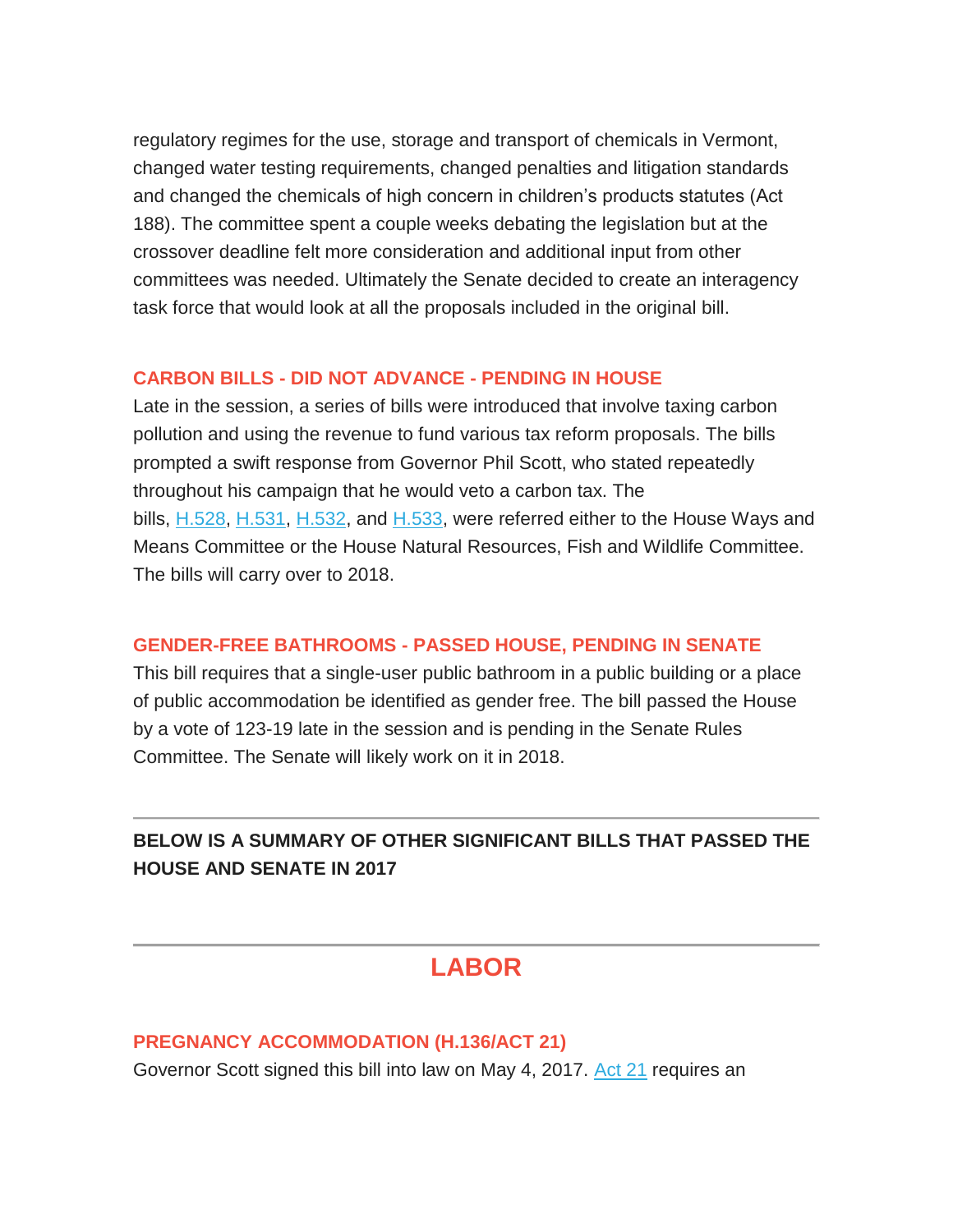employer to provide a reasonable accommodation for an employee's pregnancyrelated condition, unless it would impose an undue hardship on the employer. The Act extends the law to women with healthy pregnancies who are not otherwise disabled. Act 21 is effective January 1, 2018.

#### **SOCIAL MEDIA PRIVACY FOR EMPLOYEES (H.462/ACT 27)**

The Governor signed the bill into law on May 17, 2017. This act prohibits an employer from requiring, requesting, or coercing an employee to provide a social media account username or password, or to present or divulge social media content to the employer. This act also prohibits employers from requiring or coercing an employee to add the employer to his or her list of contacts for a social media account. This act includes exemptions for certain activities conducted by law enforcement agencies and for social media accounts provided by employers. It also allows an employer to request an employee to disclose specifically identified content necessary for compliance with legal or regulatory requirements, or as part of an investigation of unlawful harassment, threats of violence, or unauthorized disclosure of confidential information.

#### **PUBLIC RETIREMENT PLAN (S.135)**

Two of of the many provisions in S.135, the economic development bill, provide for the implementation, by January 15, 2019, of a multiple employer public retirement plan. The plan is to be called the "Green Mountain Secure Retirement Plan" and overseen by seven person board chaired by the State Treasurer. The plan is to be available on a voluntary basis to employers with 50 or fewer employees who do not offer a retirement plan and to self-employed persons. Employees of participating businesses will be automatically enrolled unless they affirmatively opt out. The plan is to be funded exclusively by employee contributions. Further details of the plan are to be developed by the existing Public Retirement Study Committee. The Committee is to provide the legislature with a report by January 15, 2018 concerning the details of the plan.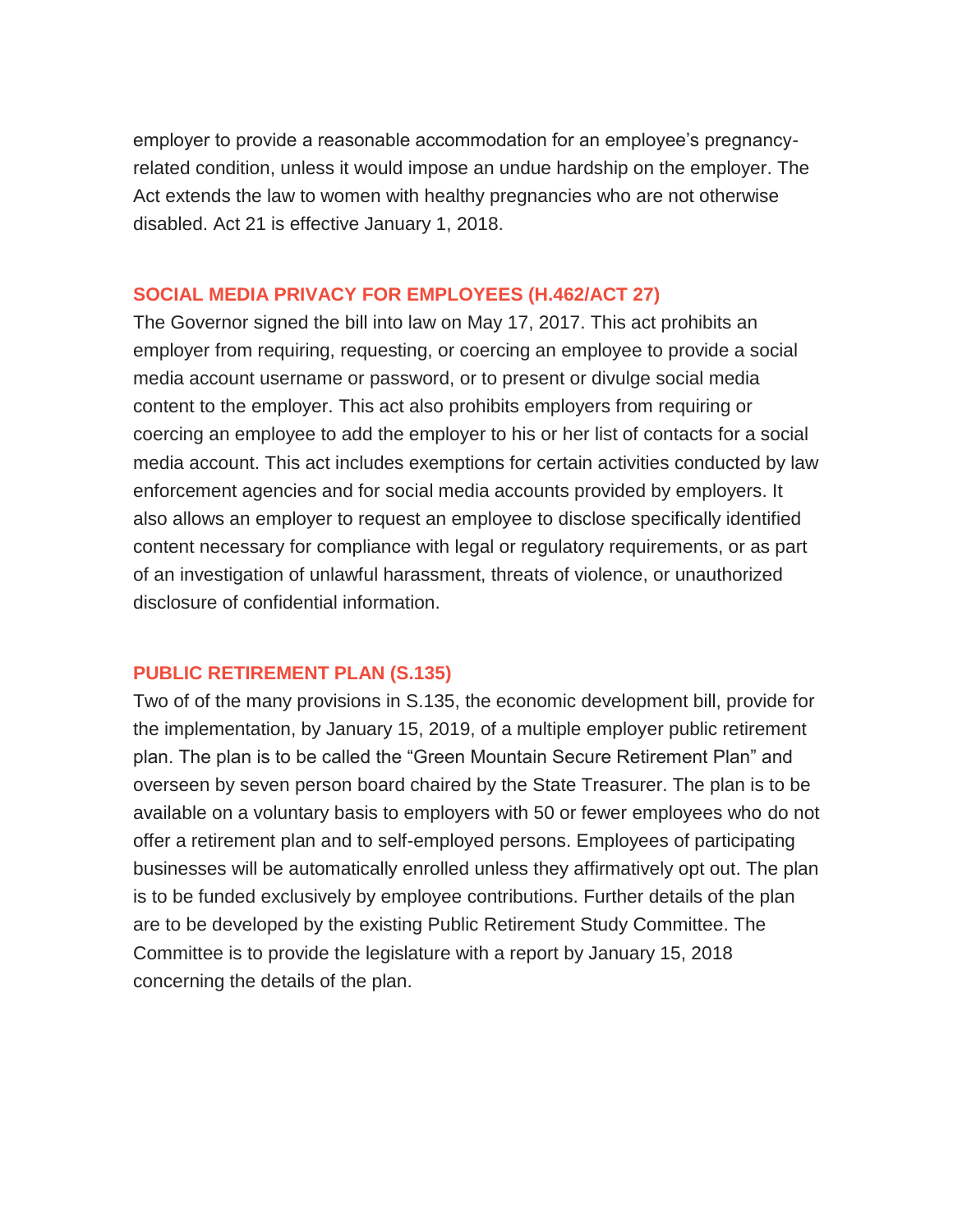#### **MINIMUM WAGE STUDY COMMITTEE**

Minimum Wage Study Committee - Section F1 of [S.135](http://legislature.vermont.gov/assets/Documents/2018/WorkGroups/House%20Commerce/Bills/S.135/S.135~David%20Hall~Draft%20No.%207.1,%205-18-2017~5-18-2017.pdf) creates a minimum wage study committee that must report its findings and recommendations for legislative action by December 1, 2017.

#### **MENTAL HEALTH PARITY FOR WORKERS COMPENSATION**

One of the more contested issues during the 2017 session was the issue of how the workers' compensation system should handle claims for mental injuries. The issue was the subject of a stand-alone bill, H.197, which passed the House but not the Senate. The Senate, however, added the language of H.197 to one of its own bills, S.56, once it came back to the Senate. As enacted, [S.56](http://legislature.vermont.gov/assets/Documents/2018/Docs/BILLS/S-0056/S-0056%20As%20Passed%20by%20Both%20House%20and%20Senate%20Unofficial.pdf) creates a presumption that a diagnosis of PTSD for certain emergency personnel is work related. It also broadens the control group for so-called "mental-mental" claims (a mental injury unrelated to any physical injury). In doing so it effectively overrules a 2003 Vermont Supreme Court decision that required a "mental-mental" claimant to show that his or her job related stress exceeded the stress a person in the claimant's occupation would normally experience. Under the bill a claimant now only needs to show that the stress exceeds what an average person in the entire workforce typically experiences.

# **BUDGET + TAXES**

## **BUDGET**

H.518 appropriates \$2.48 billion in state general funds, a 0.7 percent increase over FY17. The proposed overall budget in H.518 is \$5.75 billion, a \$1.3 percent increase over FY17. [Click here](http://www.leg.state.vt.us/jfo/appropriations/fy_2018/CoC_Budget_Summary_Doc.pdf) to read the conference committee budget highlights.

## **MISCELLANEOUS TAX BILL**

The 2017 tax bill does not create new taxes or increase existing ones. However, it does include provisions that enable the Tax Department to enhance its collection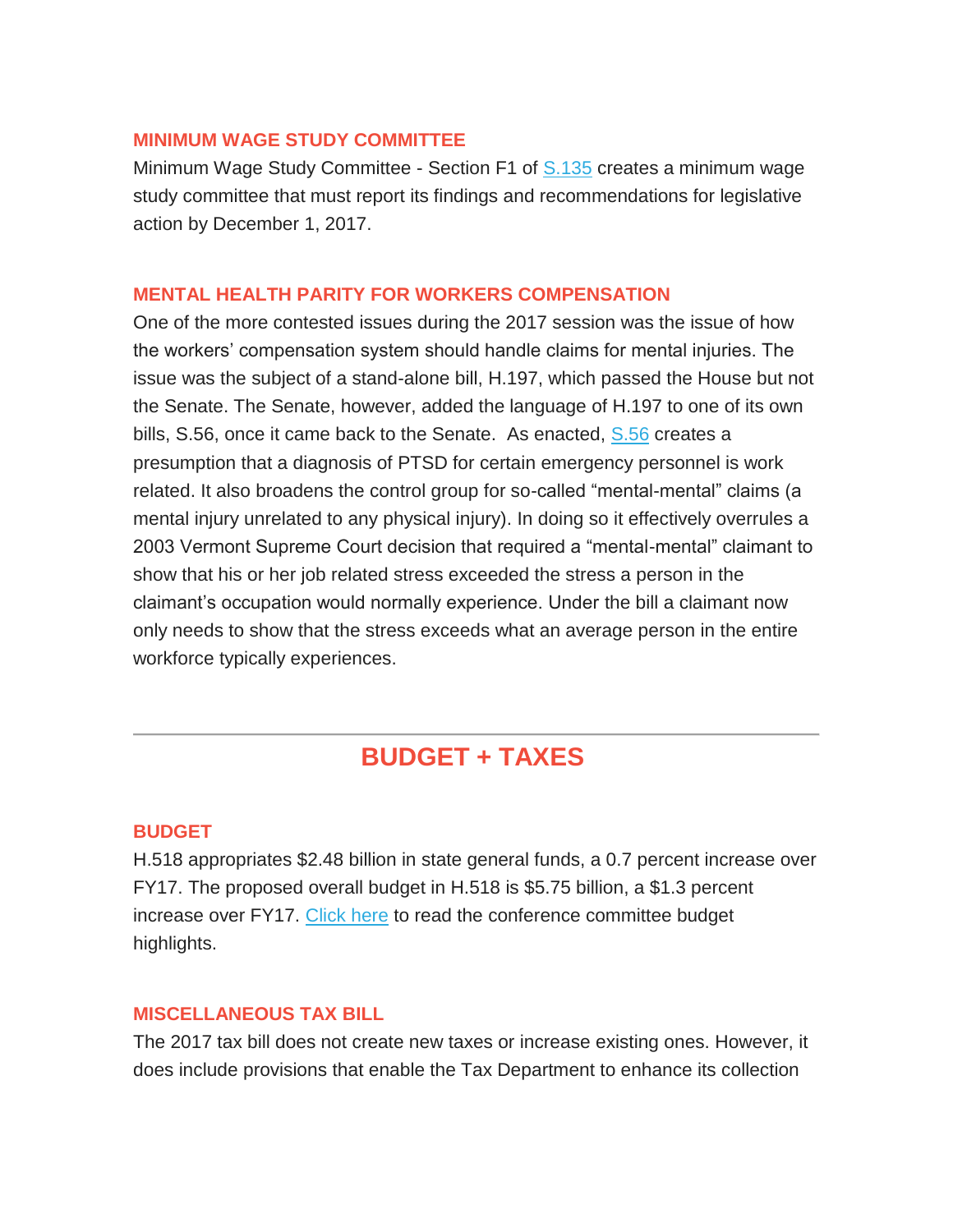and compliance rates. This is estimated to raise \$4.9 million in FY18. H.516 lowers the "safe harbor" amount for reporting use taxes due on purchases from vendors who do not collect Vermont sales tax, such as online and out of state retailers. This change is anticipated to increase use tax collections by \$1.8 million. Other provisions require increased reporting by third party settlement organizations and vendors who do not collect Vermont sales tax. These provisions are collectively estimated to raise \$3.1 million. Another notable feature of the bill changes how state income tax is calculated. Beginning in tax year 2018, state income taxes will be based on federal adjusted gross income (AGI), rather than federal taxable income. [No standalone version of the bill as passed by both chambers is available yet.]

#### **TAX INCREMENT FINANCING DISTRICTS**

Tax Increment Financing Districts (S.135). Under S.135, the economic development bill, up to six new tax increment financing districts, or "TIFs," may be created, with no more than two in a single county. TIFs allow municipalities to use a significant portion of new property tax revenue generated by a development project to service debt incurred by the municipality in order to finance public infrastructure that needs to be built or improved in connection with the private development project.

## **EDUCATION PROPERTY TAX RATE BILL**

[H.509](http://legislature.vermont.gov/assets/Documents/2018/Docs/BILLS/H-0509/H-0509%20As%20Passed%20by%20Both%20House%20and%20Senate%20Unofficial.pdf) sets the education property tax rates for FY18. This annual bill is not normally the center of attention, but this year was different. With Governor Scott's proposal to shift negotiations for teacher health benefits to the statewide level, H.509 became one of the year's most controversial bills. H.509 reduces the nonresidential education property tax rate from \$1.59 to \$1.55 per \$100. The bill also establishes the Vermont Educational Health Benefits Commission to determine whether and how to establish a single statewide health benefit plan for all teachers, administrators and other employees of supervisory unions and school districts.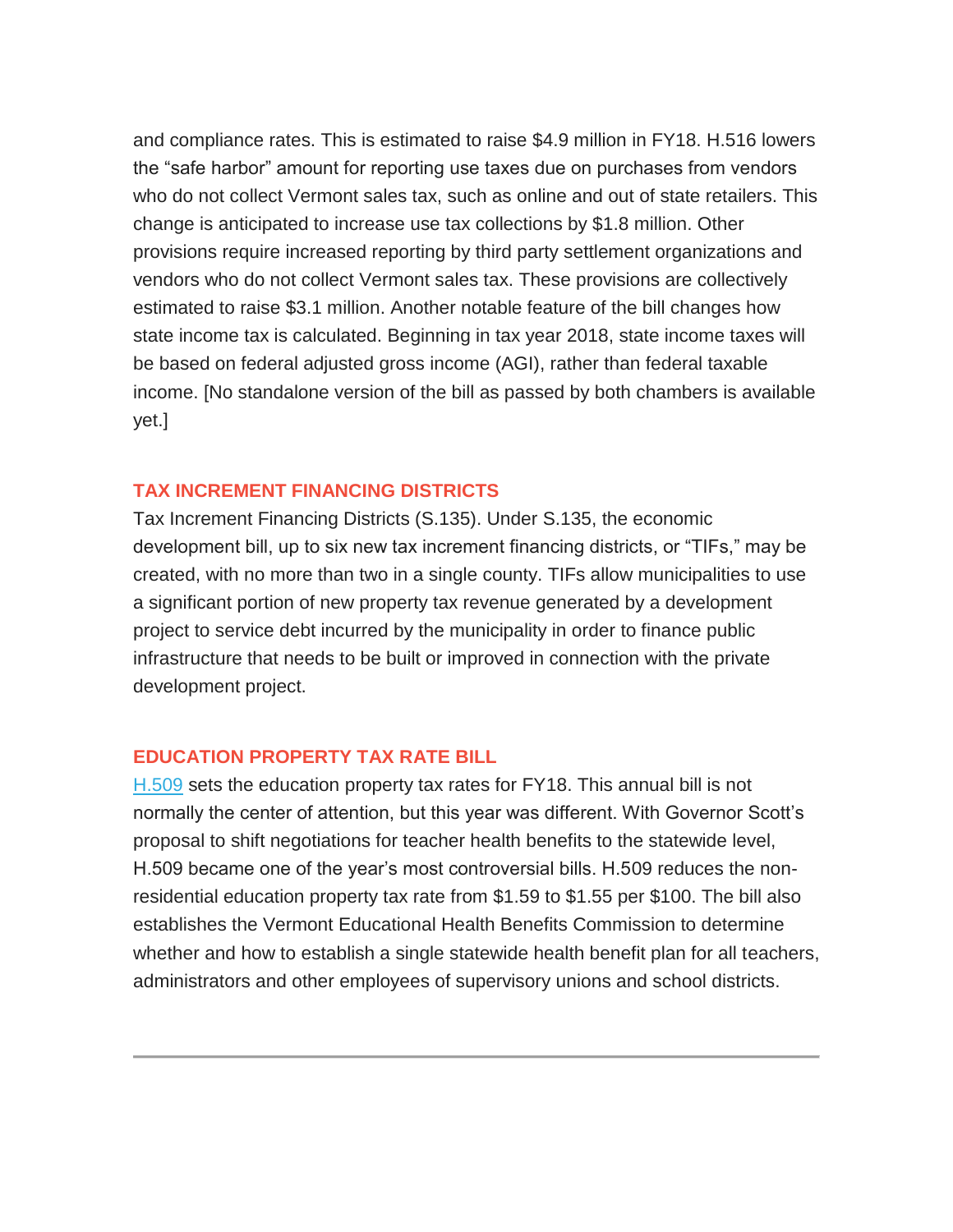# **HEALTHCARE**

#### **TELEMEDICINE (S.50)**

This bill removes the limitation in existing law that health care services delivered via telemedicine are covered by insurance only when the patient is at a health care facility. Under [S.50,](http://legislature.vermont.gov/assets/Documents/2018/Docs/BILLS/S-0050/S-0050%20As%20Passed%20by%20Both%20House%20and%20Senate%20Unofficial.pdf) the patient is covered regardless of where they are. The bill also addresses the issue of informed consent to receive health care services by telemedicine.

#### **DUTY TO WARN (S.3)**

A decision by the Vermont Supreme Court in 2016 set higher warning standards for health care providers who believe individuals leaving their care are dangerous. The ruling, commonly known as the "Kuligoski" decision, was seen by mental health providers and caregivers alike as too stringent. Under Kuligoski the risk of harm did not have to be serious or imminent to trigger the warning and caregivers could be held liable for the actions of the person under their care. Also, a potential victim did not need to be identifiable and mental health professionals could be held responsible for patients no longer under their care. S.3 effectively negated the Kuligoski decision and reverted back to the previous warning standard. This was established in 1985 by the "Peck" decision and requires a mental health professional to issue a warning if they believe there is an imminent risk to an identifiable person.

#### **ACO MEETINGS (S.4)**

[This bill](http://legislature.vermont.gov/assets/Documents/2018/Docs/BILLS/S-0004/S-0004%20As%20Passed%20by%20Both%20House%20and%20Senate%20Unofficial.pdf) sets forth new standards for an accountable care organization (ACO) regarding public access to information being discussed by the ACO governing body.

#### **NEXT GENERATION ACO REPORTING (H.507/ACT 25)**

Governor Scott signed [H.507](http://legislature.vermont.gov/assets/Documents/2018/Docs/ACTS/ACT025/ACT025%20As%20Enacted.pdf) into law on May 4, 2017. Act 25 requires the Department of Vermont Health Access to report on a quarterly basis information related to the implementation of the Next Generation Accountable Care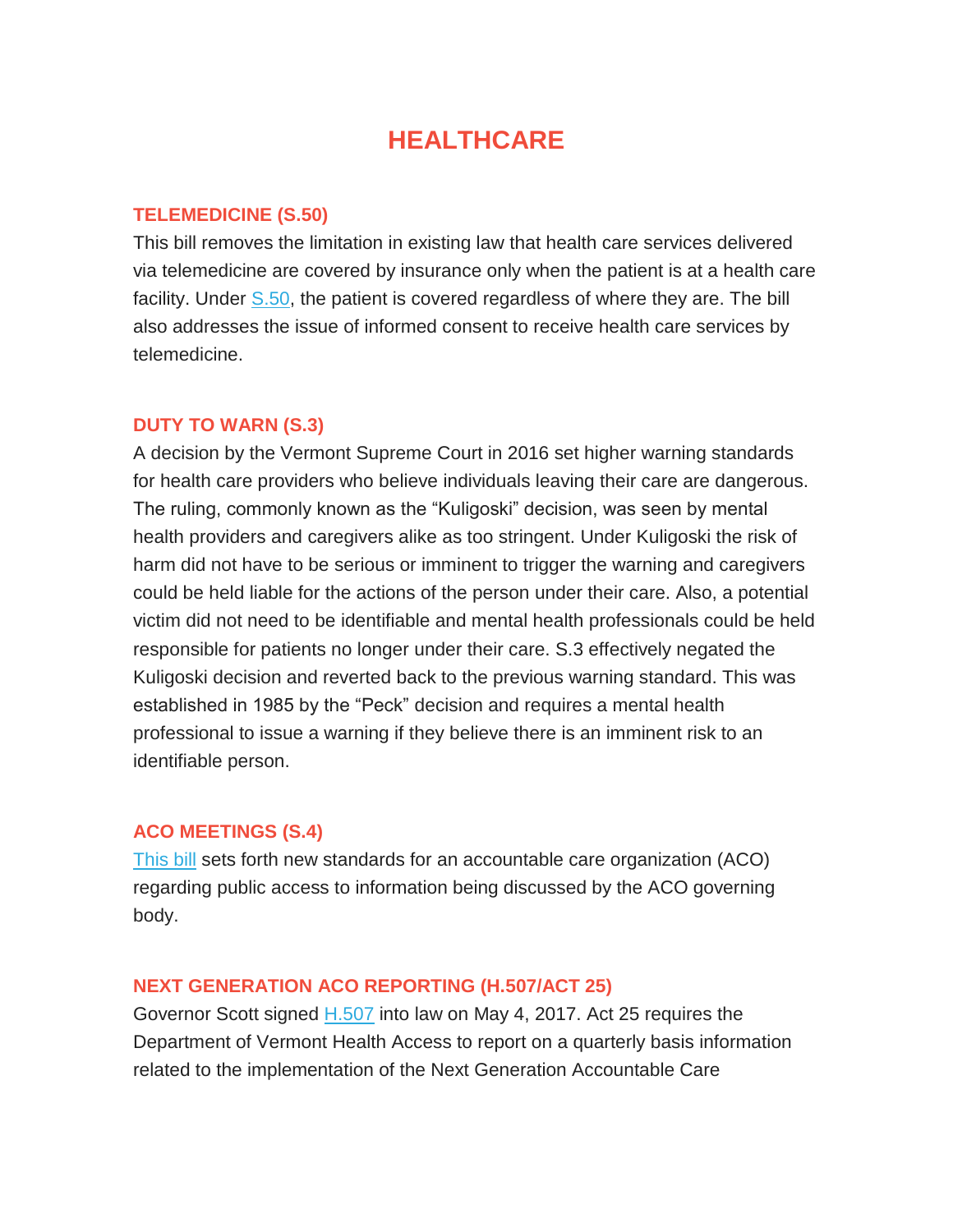Organization.The Act also requires the Green Mountain Care Board to report information regarding the implementation of the All-Payer Model and the board's plans regarding ACO regulation. Finally, the Act addresses issues surrounding bronze plans sold on the health care exchange.

#### **MENTAL HEALTH (S.133)**

The Senate Health and Welfare and House Health Committees spent significant time discussing mental health reform in 2017. The discussion stemmed from concern that pressures on the current system are caused by a mismatch between patient needs and provider capacity. There was a strong feeling that more should be done to increase staffing levels and expedite the process of getting patients in crisis to the appropriate care setting. These considerations resulted in S.133, which creates a number of studies of the mental health system and reports for the legislature to consider in 2018. These studies cover the following policy areas:

- Involuntary treatment
- Emergency room stay time for mental health patients
- Staffing issues including wage levels and retaining employees
- Integration of the mental health system into the ACO model
- Improving efficiency within the system
- AHS rate setting practices for designated agencies and substance abuse services
- Including designated agency employees on the state employees health plan

## **LONG TERM CARE OMBUDSMAN (H.265/ACT 23)**

Governor Scott signed this bill into law on May 4, 2017. [The Act](http://legislature.vermont.gov/assets/Documents/2018/Docs/ACTS/ACT023/ACT023%20As%20Enacted.pdf) updates the Long Term Care Ombudsman statutes to conform with federal law. It also creates a private right of action for a vulnerable adult who is the victim of financial exploitation.

## **ADVERSE CHILDHOOD EXPERIENCES (H.508)**

[This bill](http://legislature.vermont.gov/assets/Documents/2018/Docs/BILLS/H-0508/H-0508%20As%20Passed%20by%20Both%20House%20and%20Senate%20Unofficial.pdf) creates an Adverse Childhood Experiences Working Group "for the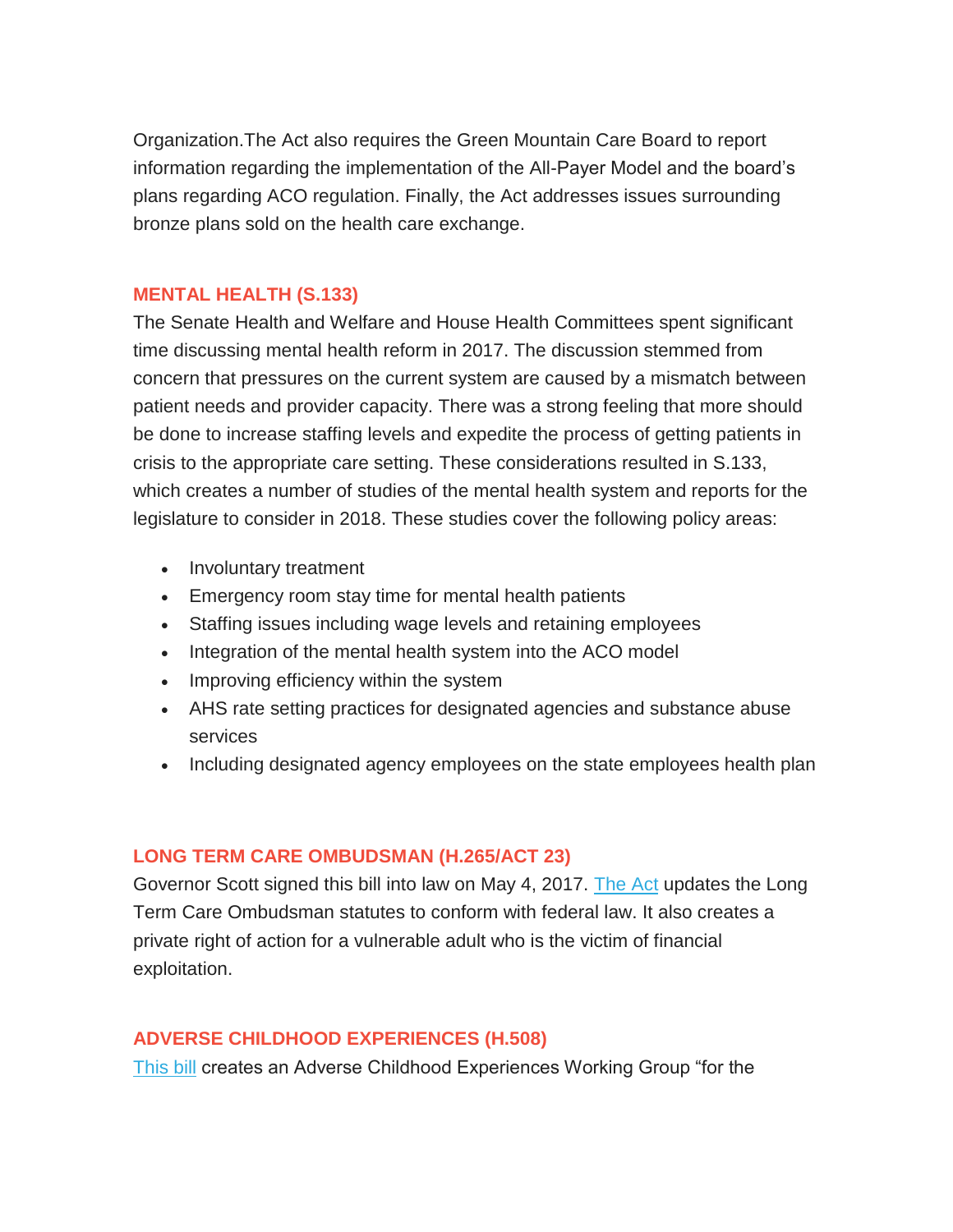purpose of investigating, cataloguing, and analyzing existing resources to mitigate childhood trauma, identify populations served, and examine structures to build resiliency." The working group must submit any proposed legislation to the Senate Health and Welfare and House Human Services Committees by November 1, 2017.

# **EDUCATION**

# **MISCELLANEOUS EDUCATION BILL (H.513)**

H.513 makes changes to Act 46 as well as a host of small changes on a variety of education policies. A major focus of the legislation is to alter Act 46 to create alternative structures that can be approved to help districts struggling to meet the requirements of the law. Other provisions in the bill relate to pre-k, the state colleges and the Next Generation initiative, the current law governing Professional Educators, definitions related to adult education and several others. The most controversial provision relates to the ongoing rulemaking process at the State Board of Education (SBE) related to independent schools. The majority of legislators were concerned about the SBE's proposed independent school rules so they directed the SBE to pause their work until a separate working group examining this issue could wrap up.

[Click here](http://legislature.vermont.gov/assets/Committee-Of-Conference-Reports/H.513-conference-report.pdf) to review the bill in its entirety.

# **CONSUMER PROTECTION**

## **CONSUMER PROTECTION BILL (S.136)**

The final version of S.136, a consumer protection bill, includes the following:

 A report on how other states address consumer protection in home improvement contracts.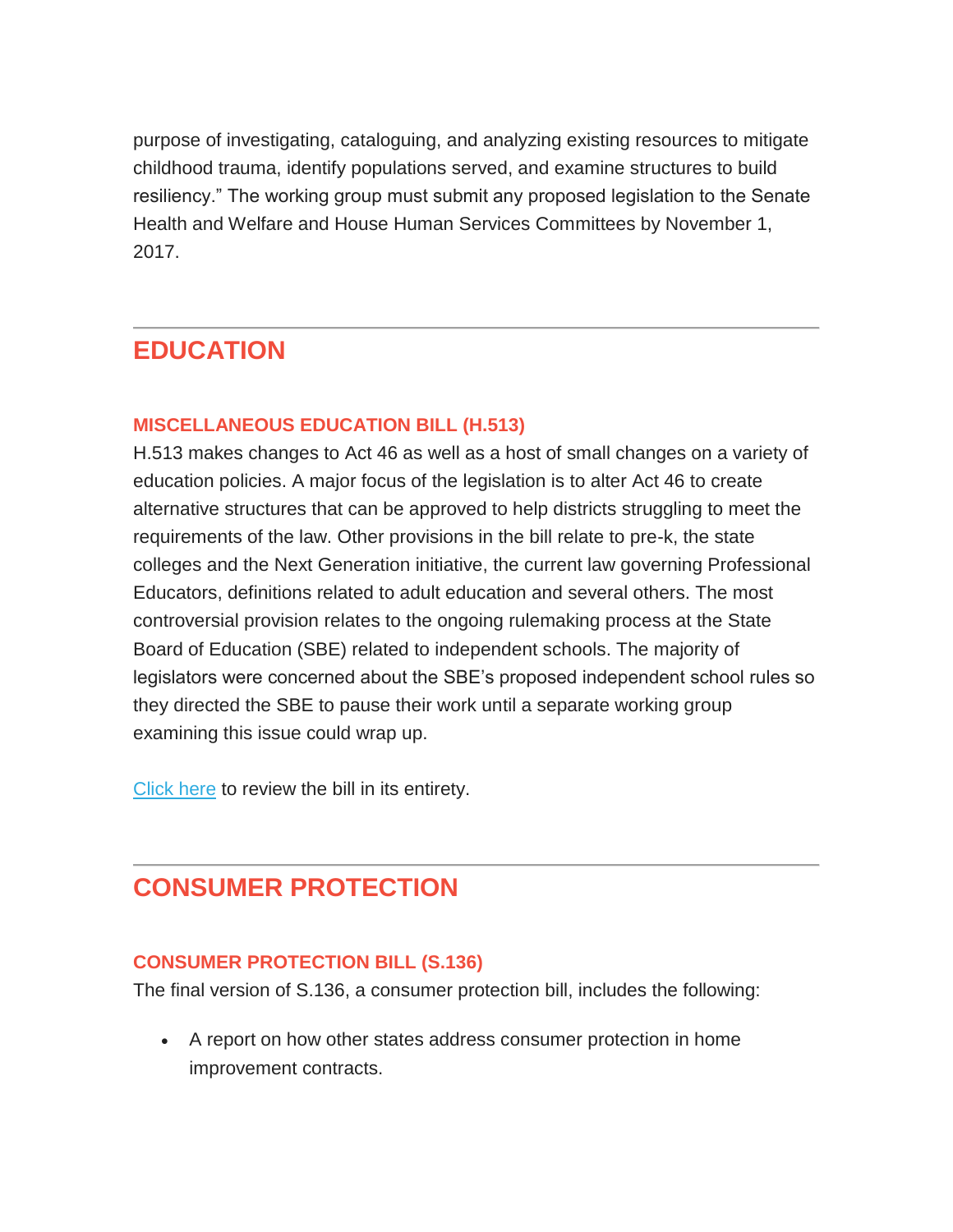- A section dealing with property tax escrow accounts associated with home mortgages.
- A section regulating Fantasy Sports and requiring Fantasy Sports operators to pay an annual registration fee of \$5,000 to the Secretary of State.

[Click here](http://legislature.vermont.gov/assets/Documents/2018/WorkGroups/House%20Commerce/Bills/S.136/S.136~David%20Hall~Draft%20No.%205.1,%205-11-2017~5-11-2017.pdf) to read the final version of S.136.

# **INTERNET**

#### **DATA BROKERS (H.467)**

As introduced, [H.467](http://legislature.vermont.gov/assets/Documents/2018/Docs/BILLS/H-0467/H-0467%20As%20Introduced.pdf) would require data brokers – any commercial entity that collects one or more items of a wide variety of information about Vermonters for sale to a third party - to register with the Department of Financial Regulation. It would also require data brokers to file annual reports detailing the sources of the information. Finally the bill would require data brokers to implement a customer identification program and require public agencies to maintain a record of the sale of information to a data broker. The bill was intended to identify and hold accountable entities that collect information on vulnerable individuals and share that information with bad-faith actors. After weeks of consideration and debate the House Commerce and Economic Development Committee determined that the definition of data broker was too broad and the Attorney General should study the issue in the off-session. Study language was added to [S.72,](http://legislature.vermont.gov/assets/Documents/2018/Docs/BILLS/S-0072/S-0072%20As%20Passed%20by%20Both%20House%20and%20Senate%20Unofficial.pdf) a bill that would require telemarketers to provide accurate caller identification numbers.

#### **INTERNET PRIVACY (S.147)**

[S.147](http://legislature.vermont.gov/assets/Documents/2018/Docs/BILLS/S-0147/S-0147%20As%20Introduced.pdf) was introduced late in the session in response to Congressional repeal of a yet-to-take-effect FCC regulation that would have required Internet Service Providers (ISPs) to get customers' permission before selling their data. S.147 would have directed the Attorney General, in consultation with the Commissioner of Public Service, to adopt privacy and data security rules similar to the FCC rule. Ultimately, the Senate Finance Committee decided to move forward with a study, and included the language in [S.72.](http://legislature.vermont.gov/assets/Documents/2018/Docs/BILLS/S-0072/S-0072%20As%20Passed%20by%20Both%20House%20and%20Senate%20Unofficial.pdf)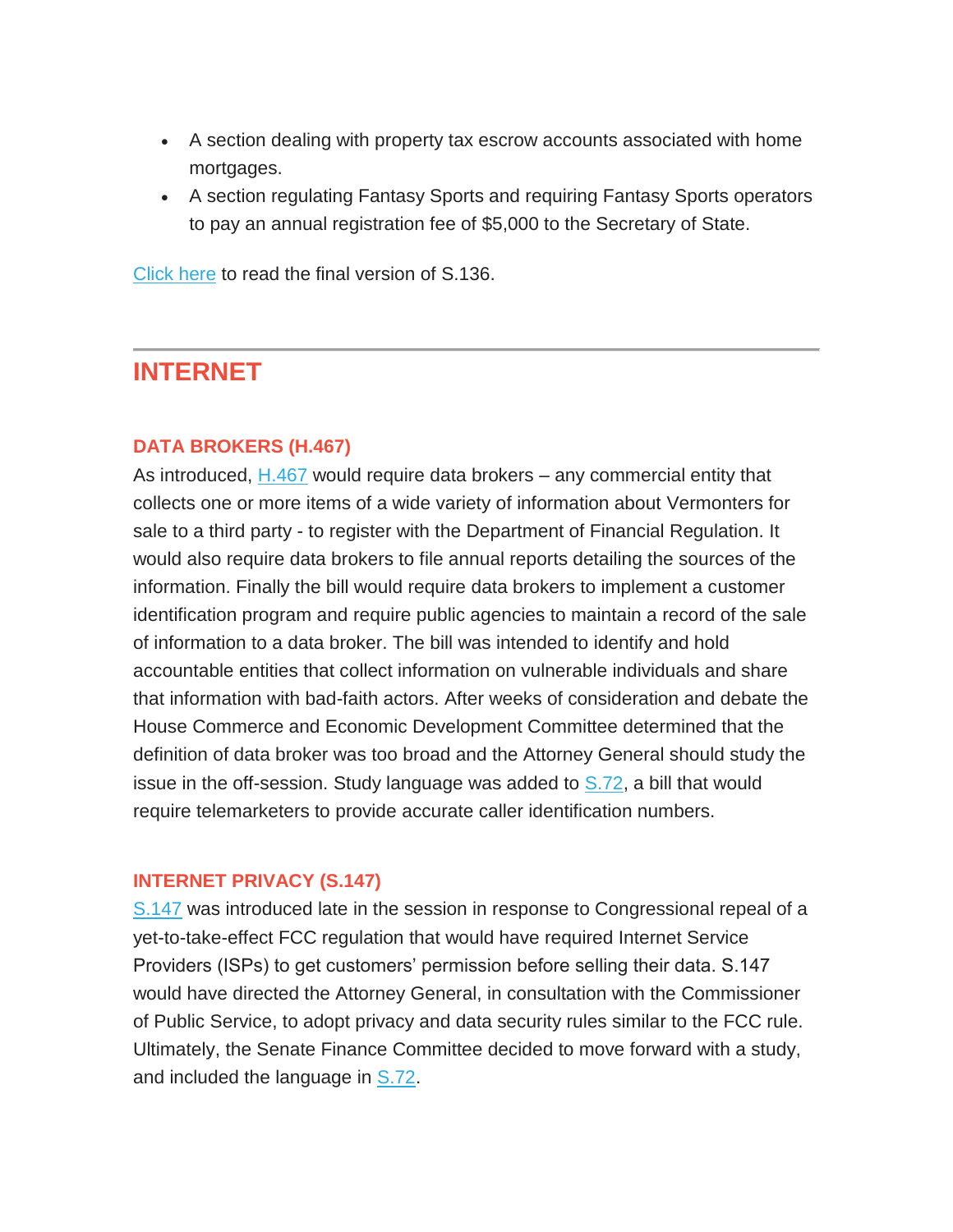#### **FINANCIAL TECHNOLOGY (S.135)**

One of the provisions in S.135, the economic development bill, relates to financial technology Bitcoin is one example. It contains findings concerning the importance of changes in financial technology and calls for a report, by November 30, 2017, from the Center for Legal Innovation at Vermont Law School. That report, which must be developed in consultation with Department of Financial Regulation, the Agency of Commerce and Community Development, and the Attorney General's Office, is to: (1) provide findings and recommendations on the potential opportunities and risks presented by developments in financial technology, (2) make suggestions for an overall policy direction, and proposals for related legislative and regulatory actions and (3) set forth measurable goals and outcomes that indicate success in the implementation of such a policy.

# **ENERGY + ENVIRONMENT**

#### **PUBLIC SERVICE BOARD (S.52)**

S.52 is the outgrowth of legislation enacted in 2016 (Act 174) calling for a workgroup study of Public Service Board processes and recommendations on how to modify those processes in order to make them easier to understand for lay people. Act 174 reflects the fact that in the last five plus years the Board has seen a significant increase in applications to develop renewable energy facilities. Some projects have been controversial and opponents who do not have an energy background have had difficulty navigating the PSB process. Following the recommendations of the Act 174 work group S.52 makes modest changes to PSB processes for the permitting of both energy and telecommunication projects. The bill also establishes a new, more simplified enforcement process that is designed to make it easier to enforce permit conditions. Finally, S.52 changes the name of the Board to the "Public Utilities Commission" in an attempt to make it more distinguishable from the Public Service Department and requires a study and report on whether the Board (Commission) should be completely exempt from the state's Open Meeting Law.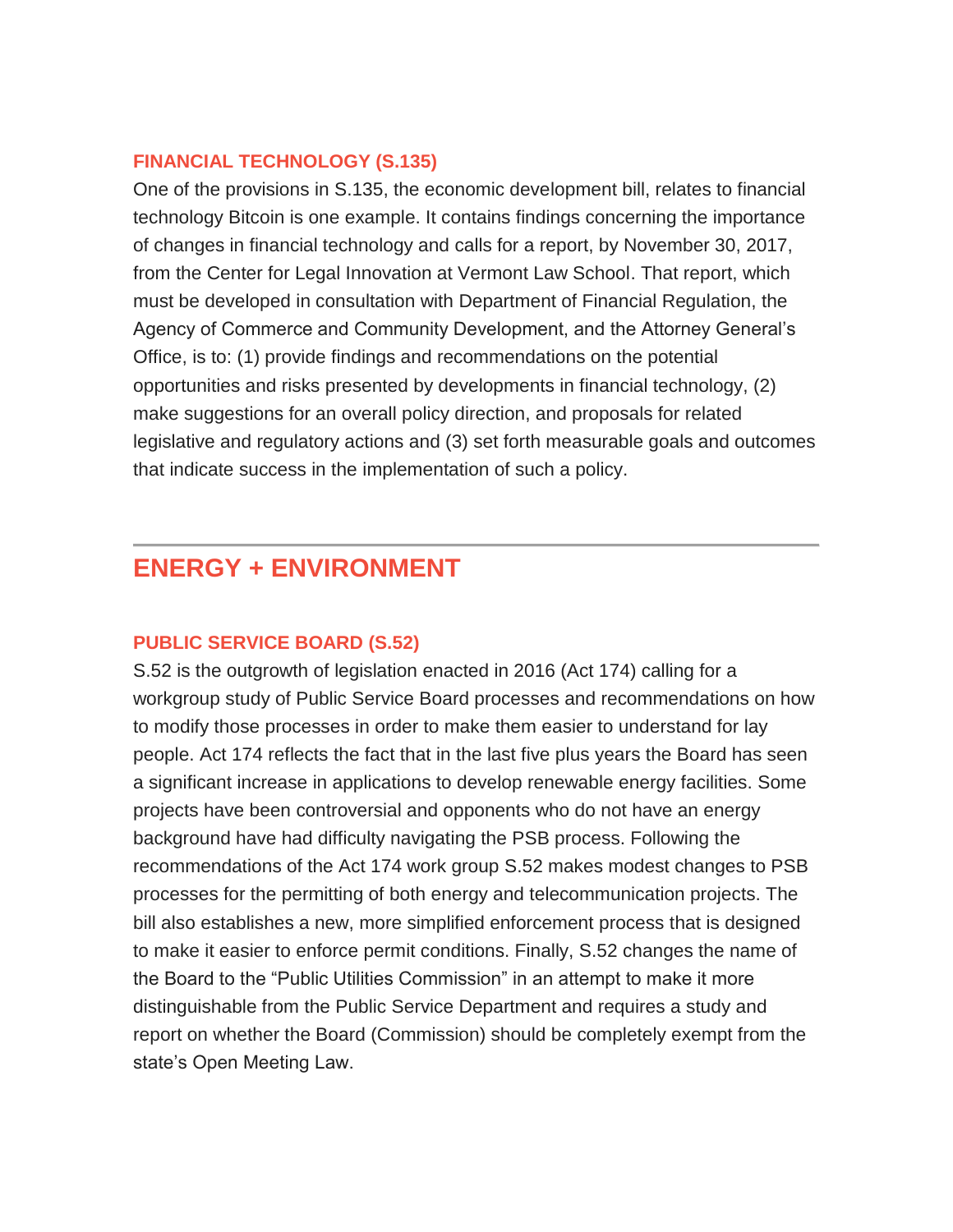#### [As passed by both chambers.](http://legislature.vermont.gov/assets/Documents/2018/Docs/BILLS/S-0052/S-0052%20As%20Passed%20by%20Both%20House%20and%20Senate%20Unofficial.pdf)

#### **HOUSING BOND + WATER**

Governor Scott proposed the use of a \$35 million bond to promote housing, with a significant portion of the funds being directed to affordable and workforce housing projects. The proposal received significant support in the Statehouse but ran into challenges due to the need for a \$1 million revenue source to pay down the bond debt. Attempts to impose an occupancy fee on visitors at lodging establishments to raise the necessary \$1 million were quickly defeated in large part due to Governor Scott's no new fees or taxes pledge.

Due to the fiscal environment and unknown budgetary pressure that may come from federal cuts, the investment appeared less likely to happen. But, a couple of weeks before adjournment, the housing bond was revived in the form of S.100. The bill as modified by conference committee, proposes to divert revenue from the property transfer tax to fund the bond, reallocating money from the clean water fund. The bill set up a fight between housing and clean water advocates. Language from S.100 was ultimately added to the budget to increase the likelihood of the bond proposal becoming law and was an attempt to make it more difficult for Governor Scott to veto the budget.

# **MARIJUANA + ALCOHOL**

#### **MARIJUANA LEGALIZATION (S.22)**

On Wednesday, May 24, Governor Scott held a press conference to announce he would veto S.22, the marijuana legalization bill. S.22 would have legalized small quantities of marijuana for personal use, and created a commission to study and report on how the state could move forward with a regulated market for marijuana. The Governor cited several concerns with the bill and said that if the legislature addresses his concerns, he would be willing to sign the bill, even suggesting that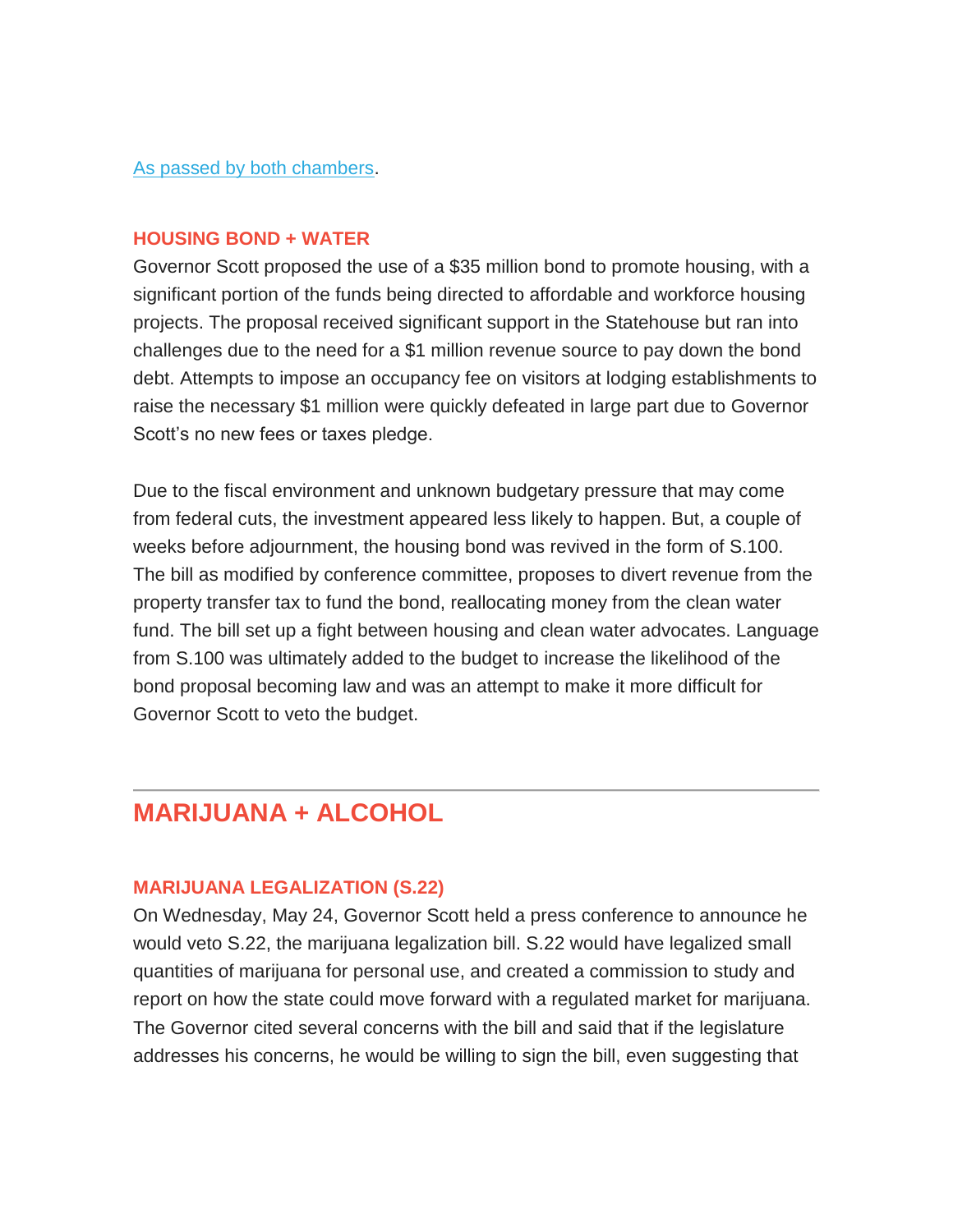the legislature could send a new bill to his desk during the veto-override session scheduled for June 21 and 22. If the veto-override session lasts just two days as anticipated, both chambers would need to suspend rules to take up, act on and send a bill to the Governor's desk. House Republican leadership has said it will not suspend rules on a new legalization bill.

#### **TITLE 7 MODERNIZATION (S.127)**

The bulk of [this lengthy bill](http://legislature.vermont.gov/assets/Documents/2018/Docs/BILLS/H-0238/H-0238%20As%20Passed%20by%20Both%20House%20and%20Senate%20Unofficial.pdf) modernizes Vermont's alcohol laws in Title 7. The bill also creates a plan to merge the Department of Liquor Control with the State Lottery Commission as Governor Scott proposed by Executive Order 07-17 in January, 2017. The House rejected the executive order and opted to study the issue. The Senate, which supported the merger, included language approving it in H.238. The final compromise in H.238 creates a Task Force to Create the Department of Liquor and Lottery and states that the task force "shall develop a plan and legislation necessary to merge the Department of Liquor Control and the State Lottery and create a new Department of Liquor and Lottery on or before July 1, 2018." Legislation will be needed in 2018 to complete the merger.

#### **MEDICAL MARIJUANA (S.16)**

Vermont first enacted its medical marijuana program in 2004. One major complaint from Vermonters is the geographic distance between patients on the registry and the physical locations of the dispensaries. [S.16](http://legislature.vermont.gov/assets/Documents/2018/Docs/JOURNAL/sj170510.pdf#page=56) addresses this concern by adding one new dispensary license, bringing the total to five, and allowing each dispensary to manage up to two retail locations. That brings the total retail locations for medical marijuana up to ten from the current four. The committee of conference report can be found starting on page 1520 of the Senate Journal.

# **MISCELLANEOUS BILLS OF INTEREST**

#### **NEWS MEDIA PRIVILEGE (S.96)**

In a highly unusual circumstance, Vermont's press corps became the primary